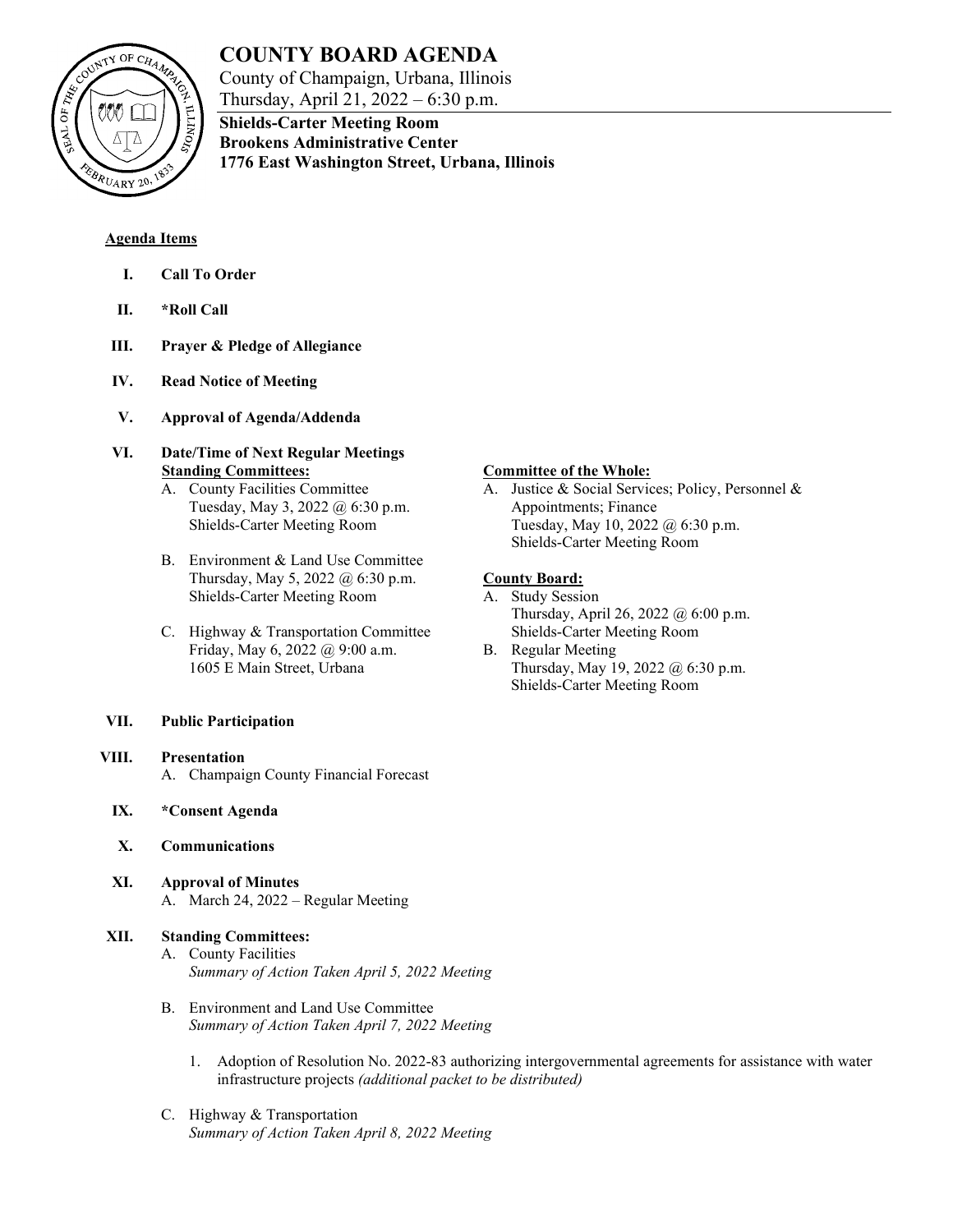#### **XIII. Areas of Responsibility**

*Summary of Action Taken April 12, 2022 at Committee of Whole Meeting (Justice & Social Services; Finance; Policy, Personnel, & Appointments)*

#### A. Finance

1. \*\*Adoption of Resolution No. 2022-84 approving budget amendment BUA 2022/3/389 Fund 2075 Regional Planning Commission / Dept 100 Regional Planning Commission Increased Appropriations: \$50,000 Increased Revenue: \$50,000 Reason: Appropriation to develop an allocation plan for the Urbana HOME Consortium's HOME Investment Partnerships American Rescue Plan Program (HOME-ARP) funding.

#### B. Policy, Personnel, & Appointments

1. Adoption of Resolution No. 2022-85 establishing and appointing members to the Champaign County Community Violence Prevention Task Force

#### **XIV. New Business**

- A. Adoption of Resolution No. 2022-86 to establish place of election for the 2022 Primary and General Elections
- B. Adoption of Resolution No. 2022-87 authorizing application for a Capital Assistance Grant for paratransit vehicle(s) under the Illinois Department of Transportation's general authority to make such Grants
- C. Adoption of Resolution No. 2022-88 authorizing payment of claims
	- The payment register is available on the County's website at: <https://www.co.champaign.il.us/Auditor/OnlineCheckbook.php>
- D. Adoption of Resolution No. 2022-89 authorizing purchases not following purchasing policy

#### **XV. Other Business**

A. Semi-Annual Closed Session Minute Review *(to be distributed)*

- 1. County Board
- 2. County Administrator Search
- 3. Nursing Home Board of Review

#### **XVI. Discussion/Information Only**

- A. American Rescue Plan Act
	- Update from Project Manager
	- Broadband Task Force Next Step Recommendations *(to be distributed)*
	- Housing Authority of Champaign County funding proposal
	- Four new projects for consideration
		- o Champaign County Farm Bureau, Champaign County Soil & Water Conservation District, and Illinois Nutrient Education & Research Council Proposal
		- o Champaign County Environmental Stewards Proposal
		- o Promise Healthcare Request
		- o Premium pay for direct support professionals in I/DD service settings

# **XVII. Adjourn**

\*Roll call

- \*\*Roll call and 15 votes
- \*\*\*Roll call and 17 votes
- \*\*\*\*Roll call and 12 votes

Except as otherwise stated, approval requires the vote of a majority of those County Board members present.

*All meetings are at Brookens Administrative Center – 1776 E Washington Street in Urbana – unless otherwise noted. To enter Brookens after 4:30 p.m., enter at the north (rear) entrance located off Lierman Avenue. Champaign County will generally, upon request, provide appropriate aids and services leading to effective communication for qualified persons with disabilities. Please contact Administrative Services, 217-384- 3776, as soon as possible but no later than 48 hours before the scheduled meeting.*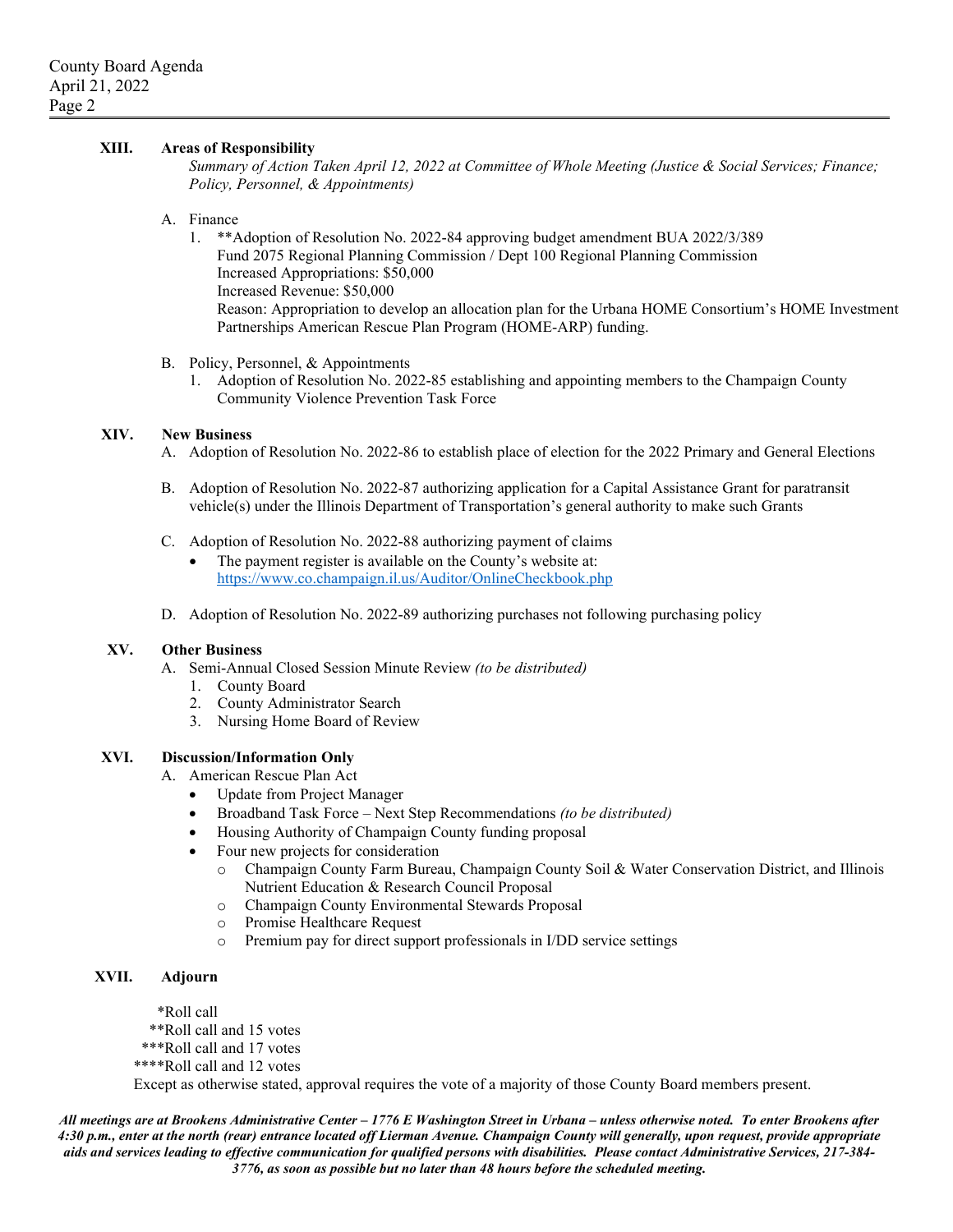# **COUNTY BOARD CONSENT AGENDA**

County of Champaign, Urbana, Illinois

Thursday, April 21, 2022 - 6:30 p.m.



## **Consent Agenda Items**

### **A. Facilities**

1. Adoption of Resolution No. 2022-58 approving award of contract to TSI Commercial Flooring for Champaign County Courthouse Circuit Clerk Carpet Replacement, pursuant to ITB #2022-003

## **B. Environment and Land Use Committee**

1. Adoption of Ordinance No. 2022-2 establishing Champaign County Pollution Control Facility Siting Procedures

## **C. Highway & Transportation**

- 1. Adoption of Resolution No. 2022-59 awarding contract for the furnish of bituminous material from the plant for 2022 maintenance of various road districts in Champaign County
- 2. Adoption of Resolution No. 2022-60 awarding of contract for the furnish and spread on the road of bituminous material for 2022 maintenance of various road districts in Champaign County
- 3. Adoption of Resolution No. 2022-61 approving appropriation of funds from County Bridge Funds, Ludlow Township, section #22-14120-00-BR

## **D. Finance**

- 1. \*\*Adoption of Resolution No. 2022-62 approving Budget Amendment BUA 2022/3/88 Fund 1080 General Corporate / Dept 040 Sheriff Increased Appropriations: \$38,400 Increased Revenue: \$38,400 Reason: Insurance reimbursement for damaged squad car
- 2. \*\*Adoption of Resolution No. 2022-63 approving Budget Amendment BUA 2022/3/450 Fund 2075 Regional Planning Commission / Dept 100 Regional Planning Commission Increased Appropriations: \$263,000 Increased Revenue: \$263,000 Reason: Receipt of ARPA funds for distribution to eligible households that were negatively impacted by the COVID-19 pandemic.
- 3. \*\*Adoption of Resolution No. 2022-64 approving Budget Amendment BUA 2022/3/457 Fund 3105 Capital Asset Replacement Fund / Dept 059 Facilities and Planning Increased Appropriations: \$2,510,591 Increased Revenue: \$0 Reason: Budget amendment to re-encumber funds for FY2021 Facilities Projects ongoing in FY2022.
- 4. \*\*Adoption of Resolution No. 2022-65 approving Budget Amendment BUA 2022/3/551 Fund 2083 County Highway / Dept 062 Highway Building Capital Increased Appropriations: \$274,150.50 Increased Revenue: \$0 Reason: Budget amendment to re-encumber funds for FY2021 Facilities Projects ongoing in FY2022.
- 5. Adoption of Resolution No. 2022-66 authorizing an agreement with Advanced Correctional Healthcare for inmate medical and mental health services in Champaign County, Illinois pursuant to RFP 2022-001

# **E. Policy, Personnel & Appointments**

1. Adoption of Resolution No. 2022-67 appointing Todd Jamison to the Pesotum Fire Protection District, term ending 4/30/2023

Shields-Carter Meeting Room Brookens Administrative Center 1776 E. Washington Street, Urbana, IL 61802